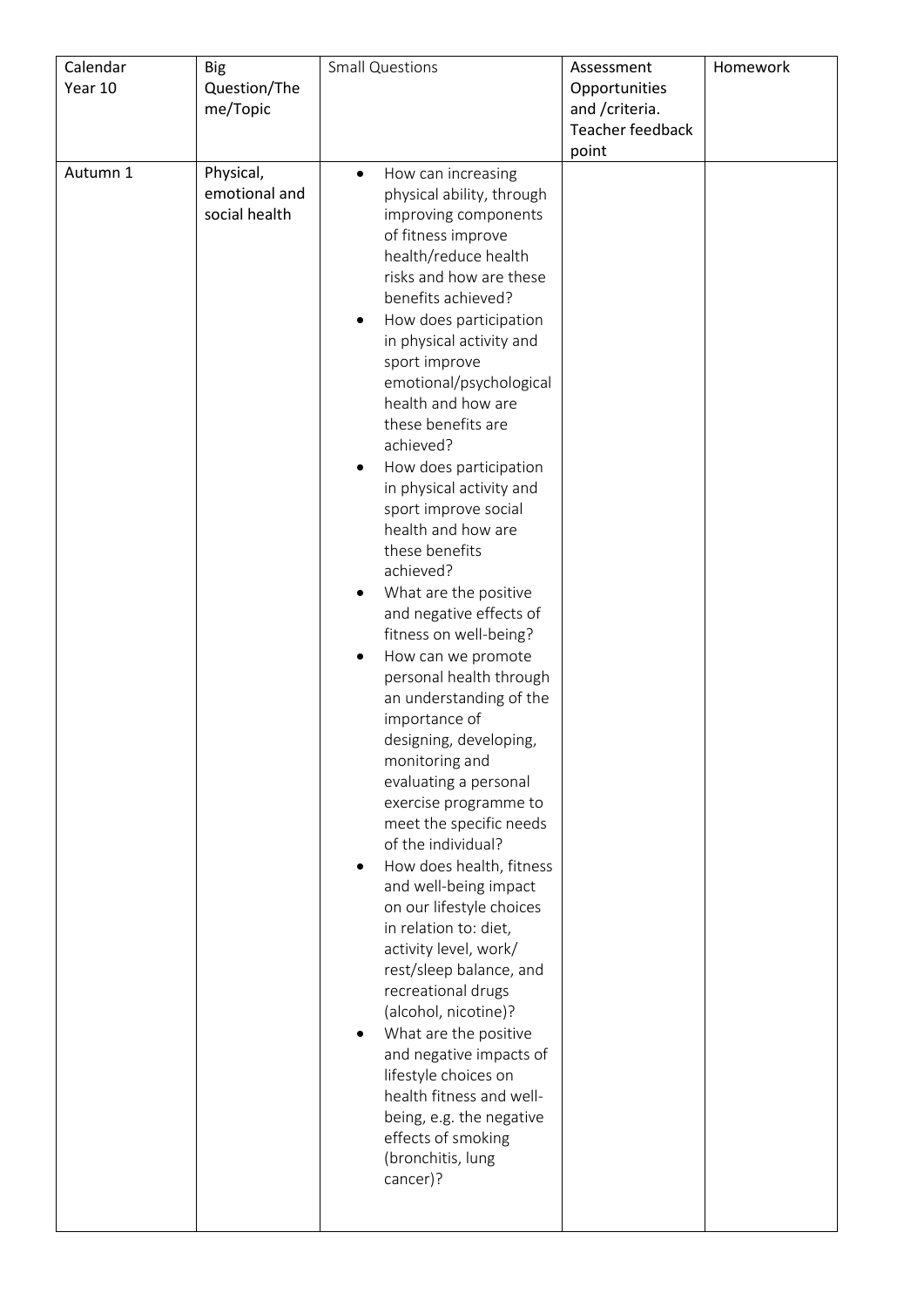|          | What are the    | What is a sedentary<br>$\bullet$                 |
|----------|-----------------|--------------------------------------------------|
|          | consequences    | lifestyle?                                       |
|          | of a sedentary  | What are the                                     |
|          | lifestyle on    | consequences of a                                |
|          | physical        | sedentary lifestyle for                          |
|          | health?         | health?                                          |
|          |                 | What is the definition of                        |
|          |                 | overweight, overfat and                          |
|          |                 | obese?                                           |
|          |                 | What are the increased                           |
|          |                 | risks of a sedentary                             |
|          |                 | lifestyle to long term                           |
|          |                 | health? e.g. depression,                         |
|          |                 | coronary heart disease,                          |
|          |                 | high blood pressure,                             |
|          |                 | diabetes, increased risk                         |
|          |                 | of osteoporosis, loss of                         |
|          |                 | muscle tone, posture,                            |
|          |                 | impact on components                             |
|          |                 | of fitness                                       |
|          |                 | How do you interpret                             |
|          |                 | and analyse graphical                            |
|          |                 | representation of data<br>associated with trends |
|          |                 | in physical health                               |
|          |                 | issues?                                          |
| Autumn 2 | Energy use,     | What is optimum<br>$\bullet$                     |
|          | diet, nutrition | weight?                                          |
|          | and hydration   | What factors affect                              |
|          |                 | optimum weight?                                  |
|          |                 | How does optimum<br>٠                            |
|          |                 | weight vary according to                         |
|          |                 | specific activities and                          |
|          |                 | sport?                                           |
|          |                 | What are the nutritional                         |
|          |                 | requirements for a                               |
|          |                 | balance diet?                                    |
|          |                 | What is the ratio of                             |
|          |                 |                                                  |
|          |                 | nutrients for a balanced                         |
|          |                 | diet to maintain a                               |
|          |                 | healthy lifestyle?                               |
|          |                 | How does the<br>$\bullet$                        |
|          |                 | nutritional requirements                         |
|          |                 | of a balanced diet                               |
|          |                 | optimise specific                                |
|          |                 | performances in                                  |
|          |                 | physical activity and                            |
|          |                 | sport?                                           |
|          |                 | What is the role and                             |
|          |                 | importance of<br>macronutrients for              |
|          |                 |                                                  |
|          |                 | performers/players in<br>physical activities and |
|          |                 | sports?                                          |
|          |                 | What is the role and                             |
|          |                 | importance of                                    |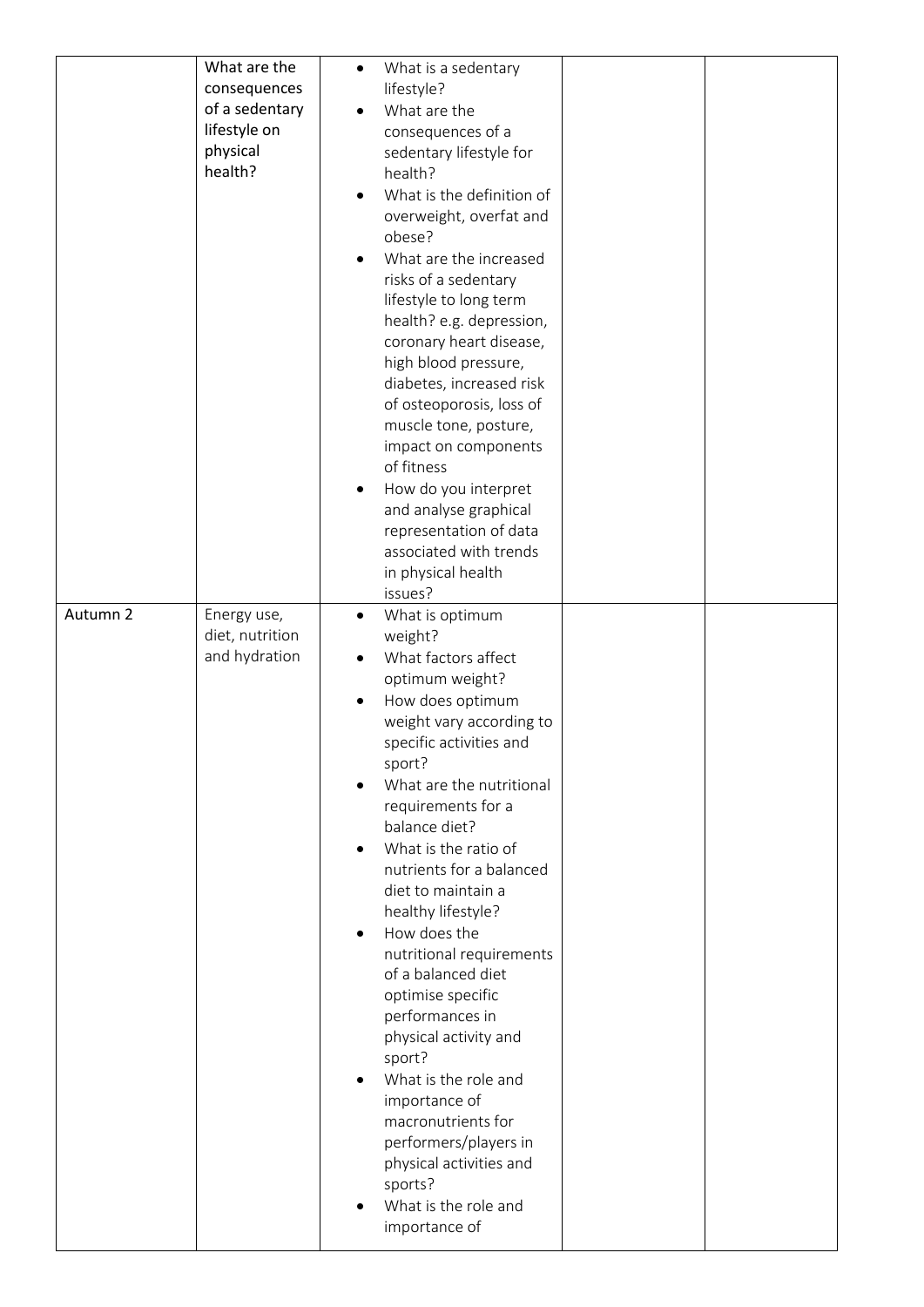|          |                                                                                                            | micronutrients for<br>performers/player in<br>physical activities and<br>sports?<br>What is the correct<br>energy balance to<br>maintain a healthy<br>weight?<br>What is carbohydrate<br>loading?<br>Why do endurance<br>athletes use<br>carbohydrate loading?<br>What is the optimal<br>٠<br>timing of protein intake<br>for power athletes?<br>Why is hydration<br>importance for physical<br>activity and sport?<br>How the correct level of<br>hydration be maintained                                                  |  |
|----------|------------------------------------------------------------------------------------------------------------|-----------------------------------------------------------------------------------------------------------------------------------------------------------------------------------------------------------------------------------------------------------------------------------------------------------------------------------------------------------------------------------------------------------------------------------------------------------------------------------------------------------------------------|--|
|          | The<br>relationship<br>between<br>health and<br>fitness and the<br>role that<br>exercise plays<br>in both  | during physical activity<br>and sport?<br>What is fitness?<br>What is health?<br>$\bullet$<br>What is exercise?<br>What is performance?<br>What is the relationship<br>between them?<br>What role do they play<br>in exercise?                                                                                                                                                                                                                                                                                              |  |
| Spring 1 | The<br>component of<br>fitness,<br>benefits for<br>sport and how<br>fitness is<br>measured and<br>improved | What are the health and<br>skill components of<br>fitness?<br>How are each of the<br>$\bullet$<br>components important<br>in physical activity and<br>sport?<br>What is the value of<br>٠<br>fitness testing?<br>What is the purpose of<br>each specific fitness<br>test?<br>What are the test<br>protocols?<br>What are the<br>appropriate fitness tests<br>for specific components<br>of fitness?<br>What is the rationale for<br>$\bullet$<br>the selection of the<br>fitness tests?<br>How can data be<br>collected and |  |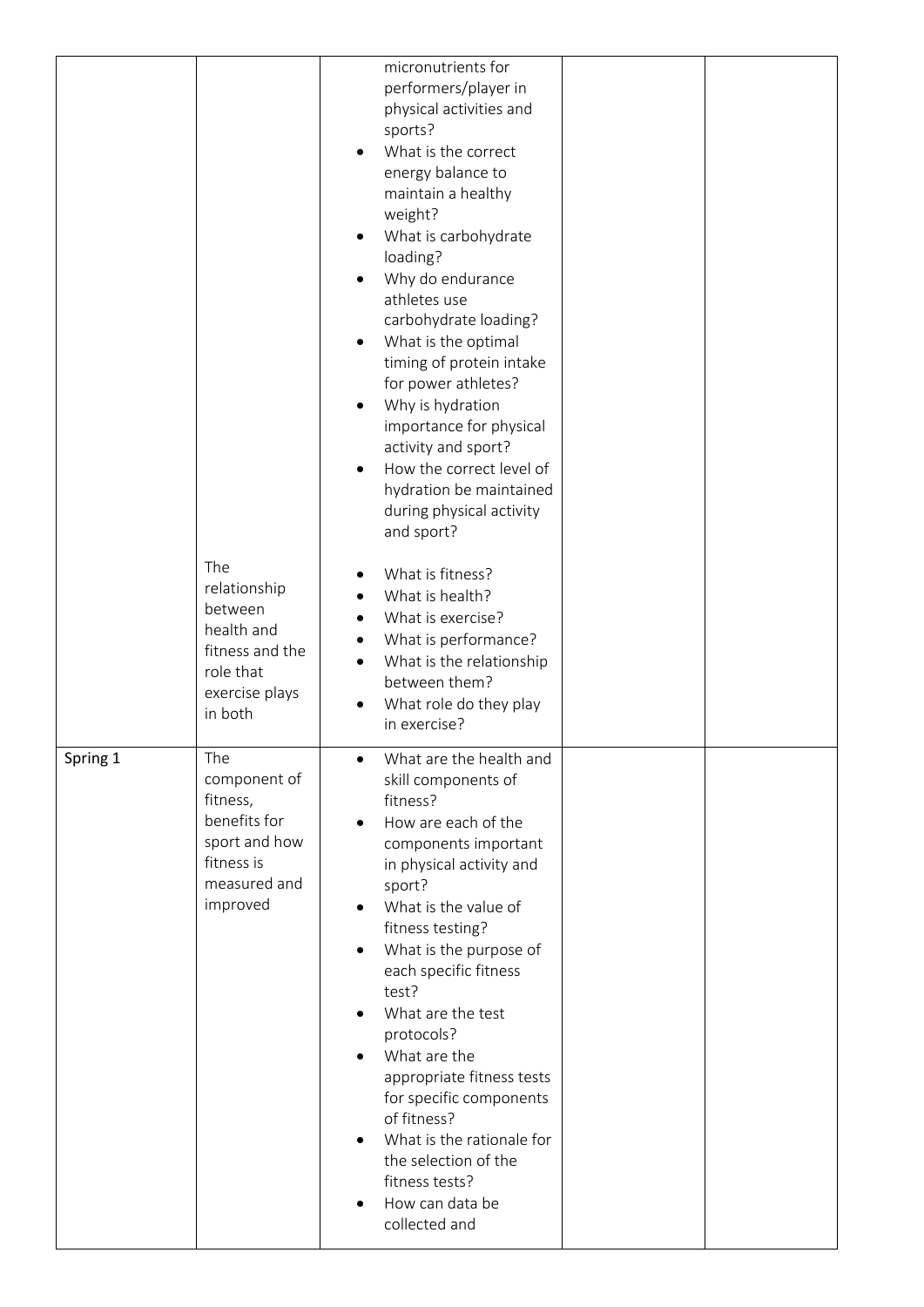|                                                                                                                 | interpreted from fitness<br>test results?<br>How do your fitness<br>$\bullet$<br>results compare to the<br>normative data tables?<br>What are the<br>comparisons in relation<br>to the normative data<br>tables?                                                                                                                                                                                                                                                                                                                                                                                                                                                                                                                                                                                                                                                                                                                                                                                                 |  |
|-----------------------------------------------------------------------------------------------------------------|------------------------------------------------------------------------------------------------------------------------------------------------------------------------------------------------------------------------------------------------------------------------------------------------------------------------------------------------------------------------------------------------------------------------------------------------------------------------------------------------------------------------------------------------------------------------------------------------------------------------------------------------------------------------------------------------------------------------------------------------------------------------------------------------------------------------------------------------------------------------------------------------------------------------------------------------------------------------------------------------------------------|--|
| The principles<br>of training and<br>their<br>application to<br>personal<br>exercise/traini<br>ng<br>programmes | What are the principles<br>of training?<br>How would you plan a<br>٠<br>training session using<br>the principles of<br>training?<br>What are thresholds of<br>$\bullet$<br>training?<br>What is the aerobic<br>target zone?<br>What is the anaerobic<br>target zone?<br>How would you<br>calculate your targets<br>zones using the<br>Karvonen formula?<br>What factors are<br>considered when<br>deciding the most<br>appropriate training<br>methods and training<br>intensities for different<br>physical activities and<br>sports?<br>What are the different<br>training methods?<br>What training methods<br>are used for specific<br>components of fitness?<br>What fitness classes are<br>linked to specific<br>components of fitness?<br>What are the<br>advantages of each<br>method of training?<br>What are the<br>disadvantages of each<br>method of training?<br>How is fitness is<br>improved by using the<br>principles of training,<br>considering factors and<br>different training<br>methods? |  |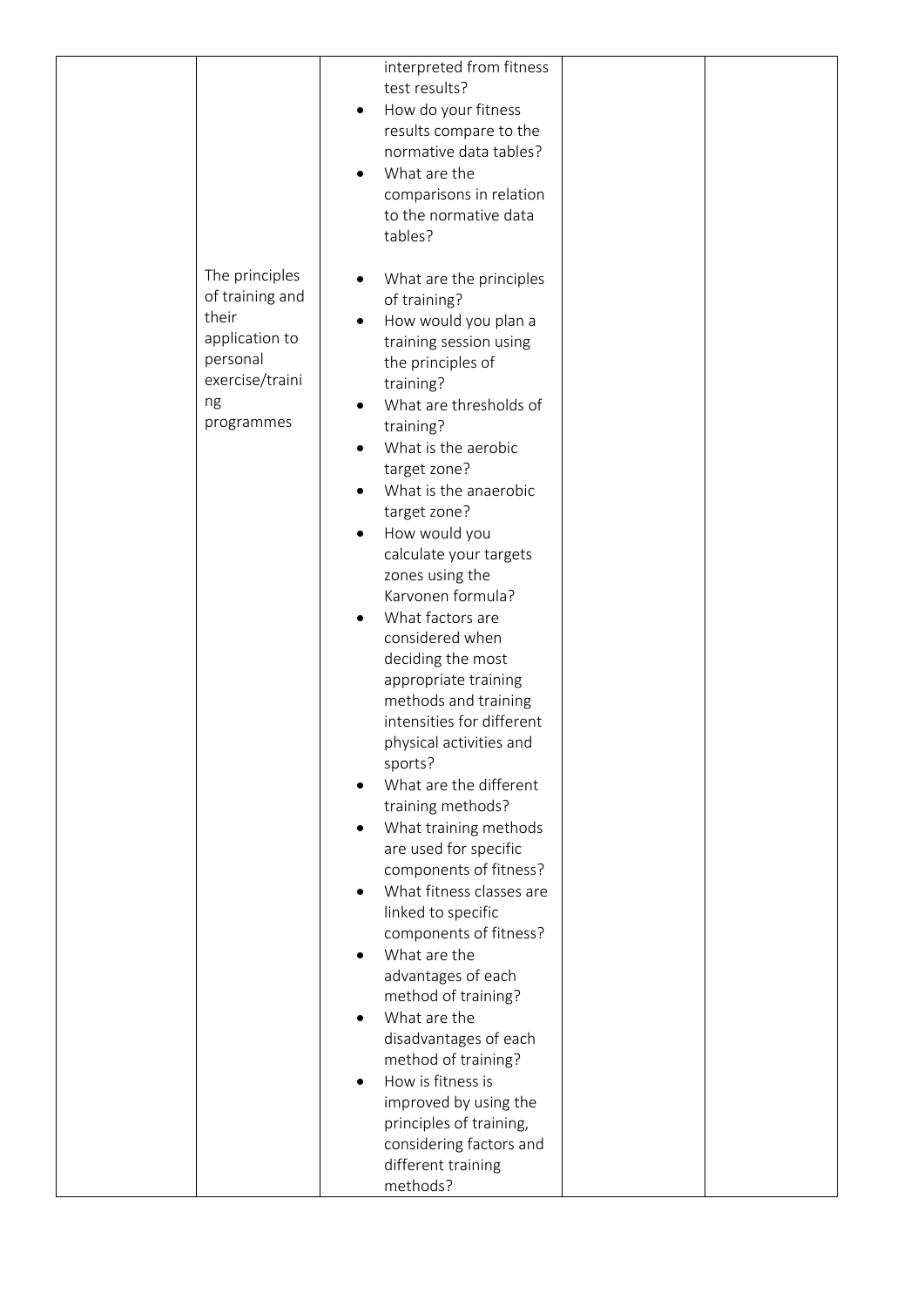| Spring 2 | The long-term    | What are the long-term<br>$\bullet$ |
|----------|------------------|-------------------------------------|
|          | effects of       | effects of aerobic                  |
|          | exercise         | training?                           |
|          |                  | What are the long-term              |
|          |                  | effects of anaerobic                |
|          |                  | training?                           |
|          |                  |                                     |
|          |                  | What are the long-term              |
|          |                  | effects of exercise?                |
|          |                  | What are the long-term<br>$\bullet$ |
|          |                  | training effects to the             |
|          |                  | muscular-skeletal                   |
|          |                  | system?                             |
|          |                  | What are the long-term<br>$\bullet$ |
|          |                  | benefits for the                    |
|          |                  | performance of the                  |
|          |                  | muscular-skeletal                   |
|          |                  | system?                             |
|          |                  | What are the long-term              |
|          |                  | training effects to the             |
|          |                  | cardio-respiratory                  |
|          |                  | systems?                            |
|          |                  | What are the long-term              |
|          |                  | benefits for the                    |
|          |                  | performance of the                  |
|          |                  | cardio-respiratory                  |
|          |                  | system?                             |
| Summer 1 | How to           | What is a PARQ?<br>$\bullet$        |
|          | optimise         | How is a PARQ used to<br>$\bullet$  |
|          | training and     | assess personal                     |
|          | prevent injury   | readiness for training?             |
|          |                  |                                     |
|          |                  |                                     |
|          | Effective use of | What are the phases of              |
|          | warm up and      | a warm up?                          |
|          | cool down        | Why are the phases                  |
|          |                  | significant in a                    |
|          |                  | performer's preparation             |
|          |                  | for physical activity and           |
|          |                  | sport?                              |
|          |                  | What is the purpose of a            |
|          |                  | warm up?                            |
|          |                  | Why is a warm up                    |
|          |                  | important when a                    |
|          |                  | performer is preparing              |
|          |                  | to train or participate in          |
|          |                  | physical activity and               |
|          |                  | sport?                              |
|          |                  | How is a cool down                  |
|          |                  | structured?                         |
|          |                  | What is the purpose of a            |
|          |                  | cool down?                          |
|          |                  | Why is a cool down                  |
|          |                  | important when                      |
|          |                  | participating in physical           |
|          |                  | activity and sport?                 |